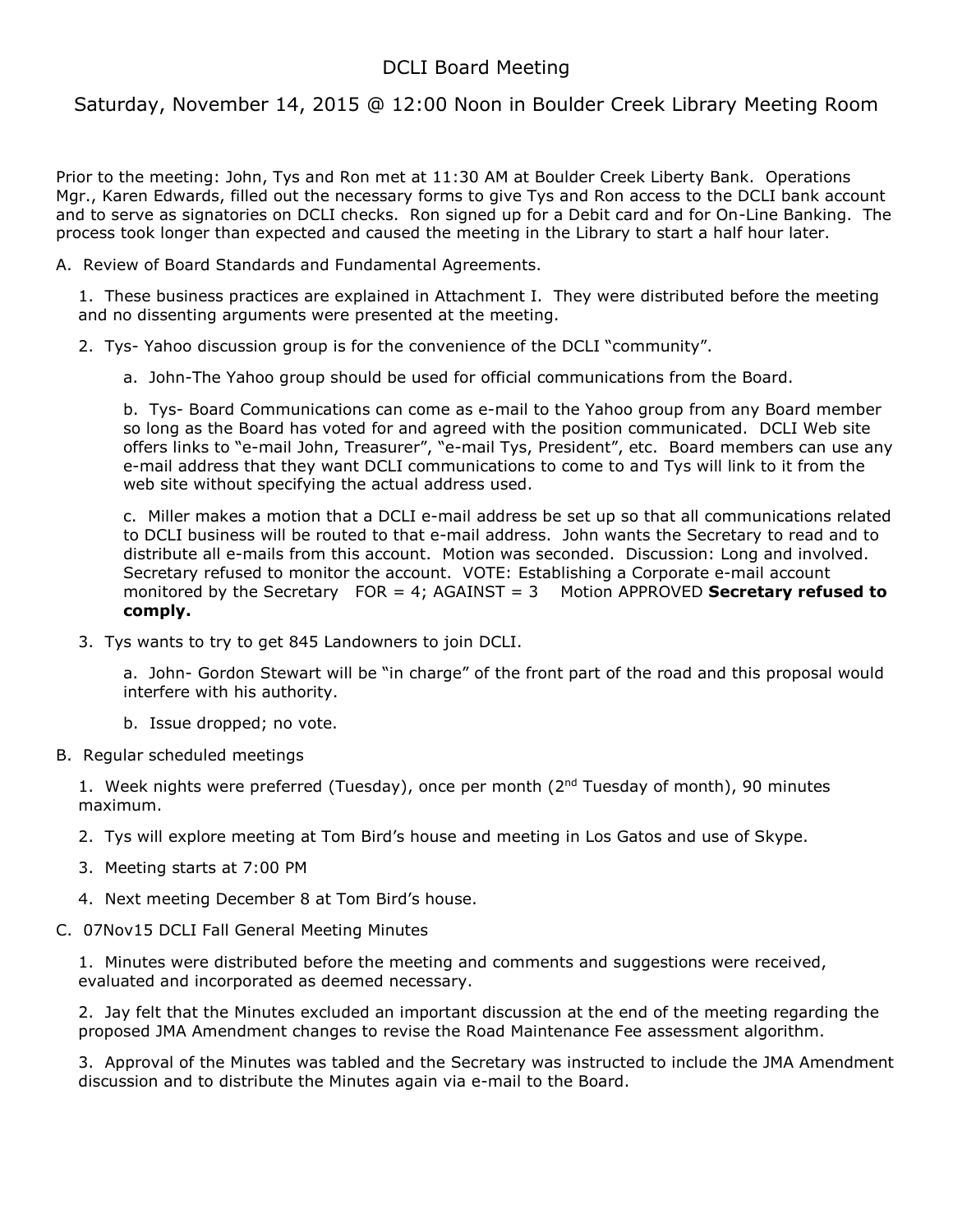## D. Discuss JMA Amendment Planning

1. Tys resented a proposal to change the billing algorithm to follow state rules specifying Road Maintenance cost allocation to Landowners based on road usage. A JMA Amendment is needed. How soon should changes be implemented ?

a. Miller- The presence of "more Renters" influenced the billing. (Secretary Note: Renters are NOT Landowners and their presence has no impact on the billing of DCLI Road Maintenance costs)

2. Tys- \$50K budget adopted in a meeting without a quorum is unjustified. He proposes to follow the "spirit" of the intent of the law rather than the letter of the JMA and to establish a new budget **now** along with an associated detailed Road Maintenance plan for the next six months. The new budget would be in the mid \$30's plus we would use Jay's fix of the billing algorithm. We should adjustment the billing algorithm now, and adopt a new budget now.

a. Jay question on Renters: Landowners are billed as Residents or Non-Residents. If a Landowner is not a Resident, but he has a renter, the Landowner is billed as a Resident. If a Landowner lives on his land, but rents to another person, the Landowner is bill the Resident mileage fee plus the Administrative fee for fixed costs plus an additional mileage based Resident fee, but without the Administrative charge for the renter. Renters are **not** included in the per mile fee calculations for Residents & Non-Residents.

b. Miller says he looked at the last seven years of Road Maintenance fee payments and says that Residents are paying "way more" than the specified 60/40 split. John suggests leaving the existing billing (FY2015/16) as is for this year, or calculate a revision of this year's billing now and make any adjustments with next year's (FY2016/17) billing.

c. Tys- We now have an unfair billing based on an imaginary number (not approved by a quorum). We should redo the billing and re-do the budget number now.

d. John says Joy changed the billing algorithm to create a "double" algorithm; Joy changed the spreadsheet and told John the changes were approved by the Board and included in the JMA via an amendment.

e. Tys- We need to redo the bills and redo the budget now.

f. Tom Bird- Bear Creek Canyon sends out a spreadsheet rather than create individual invoices.

g. Miller- It is far easier to leave current bills as is and to build an adjustment into next year's bills. We can send an explanation with next year's invoices regarding an adjustment for the FY2015/16 invoice plus an FY2016/17 bill. An alternative is to send a message to Non-Residents asking them to pay this year's excess bill and receive a reimbursement with next year's bill.

h. Jay- We should use \$35K not \$50K as the FY2015/16 budget.

i. John- We can't change the bills until we change the JMA.

j. Jay- WHEN do we make the adjustment ?

k. Tys- Two years from now we will be placing liens on Landowners **who did not pay** the unfair FY2015/16 invoices.

l. Tom Bird- The JMA should be fixed first. We can send a letter asking Non-Residents to pay the FY2015/16 invoice, because we need the money, and to accept an adjustment with the FY2016/17 invoices.

m. Tys- We would just be perpetuating a bad budget and a bad algorithm.

n. John- He wants to change billing to a Project basis.

o. Tys- Calls for a vote. VOTE: Redo budget and redo bills **right now**. FOR = 2 AGAINST= 5 Motion fails to pass.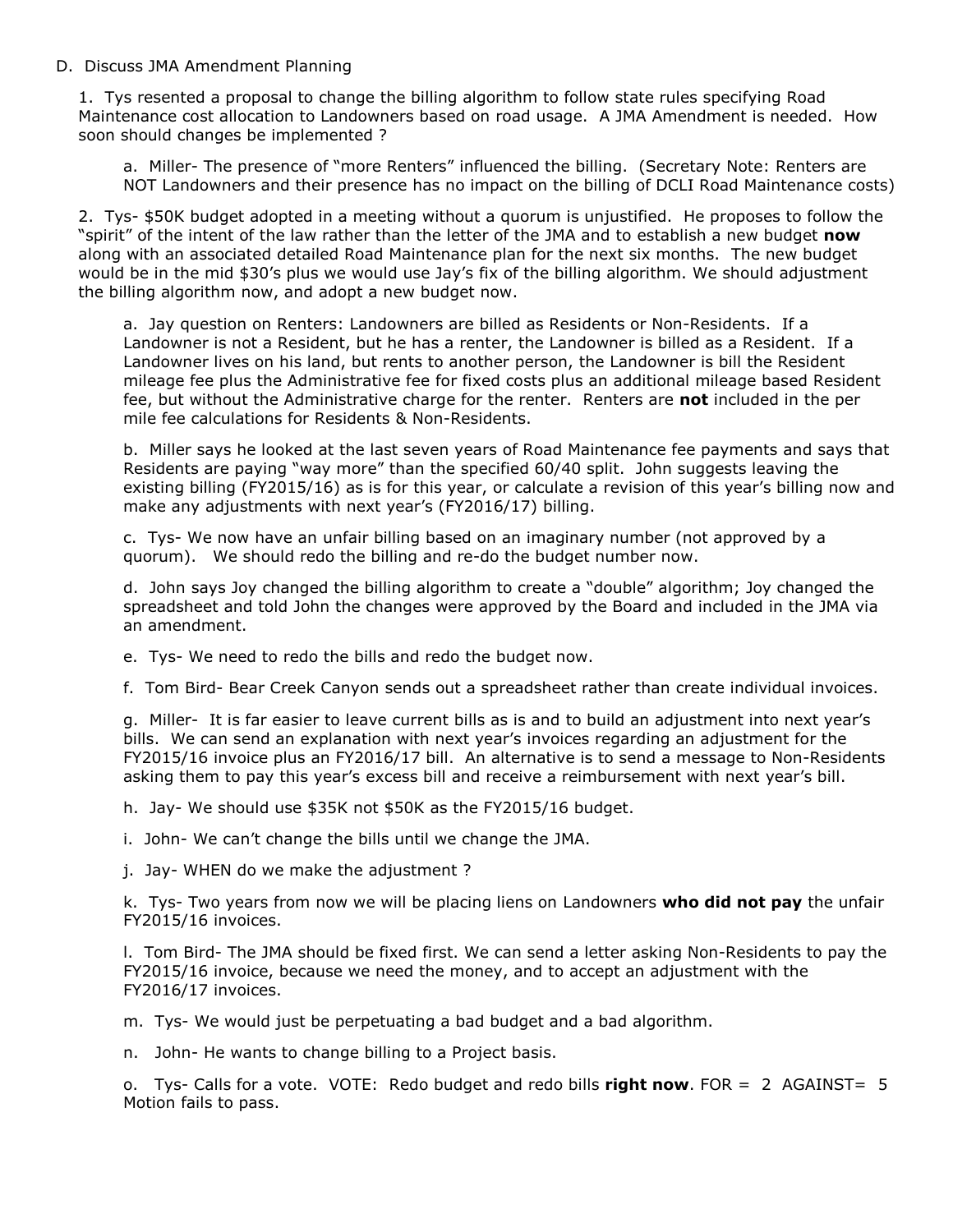3. Chandik Motion - Since the Board has voted **not** to revise the unfair algorithm and **not** to revise the unsubstantiated budget, Ron would like to instruct the Road Manager to plan to spend the \$50k that was "budgeted" and for which Ron is being billed.

a. Tys- We are trying to keep the budget consistent from year to year without major jumps.

b. Chandik withdraws the motion.

4. Tys- We're not going to work with any real budget. Tom will work with whatever comes in. We don't need to know the Road Maintenance budget because we are not going to redo the bills.

a. Jay- We need a road Maintenance Budget to calculate revised bills. We decided not to do that until after the JMA changes are approved.

- E. Discuss Road Manager's plans for the next six months of work
	- 1. Tom will work on Road Maintenance cost estimate.
- F. Review current financial situation

1. Tys- We paid Directors and Officers insurance but not Landowners Liability insurance. Do we need liability insurance ?: Issue was Tabled for later action.

2. Tys- What information is needed to use the DCLI Treasurer Pay Pal account ? Can authorized DCLI Board members have ID and Passwords to access the account ?

a. John objected that this would give unrestricted access to the checking account in addition to Debit cards.

- b. Tys- Who has a Debit card ?
- c. John- There is a Debt card for the Secretary. Ann's card was de-activated.

d. Chandik- I was given an application for a Debit card at the bank this morning. I think it would be useful to deposit checks if the Secretary is being forced to do that.

- e. Tys- We need internal control of access to DCLI funds.
- f. Other Board members agreed. No further action taken.

g. Various conversations started discussing the logistics of the Secretary and the Treasurer relationship. There was a lot of talk, but no discernable decision.

3. Miller- Austin Comstock bill issue: Greg and others including Victor Smith, Joy, Tom, and Gary voted to authorize \$2,500 to get a legal opinion on the validity of the DCLI JMA. Comstock is Greg & Ann's personal attorney. Greg & Ann said Comstock was working on the JMA opinion, but that there would **not** be any charges to DCLI. At the August 2015 Board meeting Ann got approval to pay Comstock **\$2,500 to study shutting down DCLI**. Comstock's estimate was \$50K-\$100K to shut down DCLI. The major cost was a title search of all DCLI parcels. A \$2,500 invoice was received from Comstock on October 20, 2015. Ann showed up at a **meeting John scheduled with Comstock**. (Unintelligible mumbling) Comstock's bill dated October 20 includes conferences going back to February 2015. \$1,500 of \$2,500 bill was for time before the August 2015 meeting where Ann got Board approval to pay Comstock for his work. John needs to ask Comstock if this is the final bill, because Comstock apparently did some work after October 20. Comstock was trying to determine whether to "fix" the JMA or shut down DCLI. His final conclusion was to shut down DCLI and to start over. **John wants to know what to do with the bill for \$2,500.** DCLI could logically dispute the charges for work before August. After receiving the \$2,500 bill, John sent Comstock an e-mail telling him to stop all work. We have not yet been billed for John's time at Comstock's office and for the opinion letter Comstock wrote subsequent to John's visit. John wants to send a letter with a \$1K payment saying that only this amount was authorized by the DCLI Board for payment. Comstock may have Arden's records.

a. Tys- Fighting with a lawyer over his bill is not likely to succeed. Tys asks John to write a letter to Comstock negotiating a final bill payment offering \$1K.